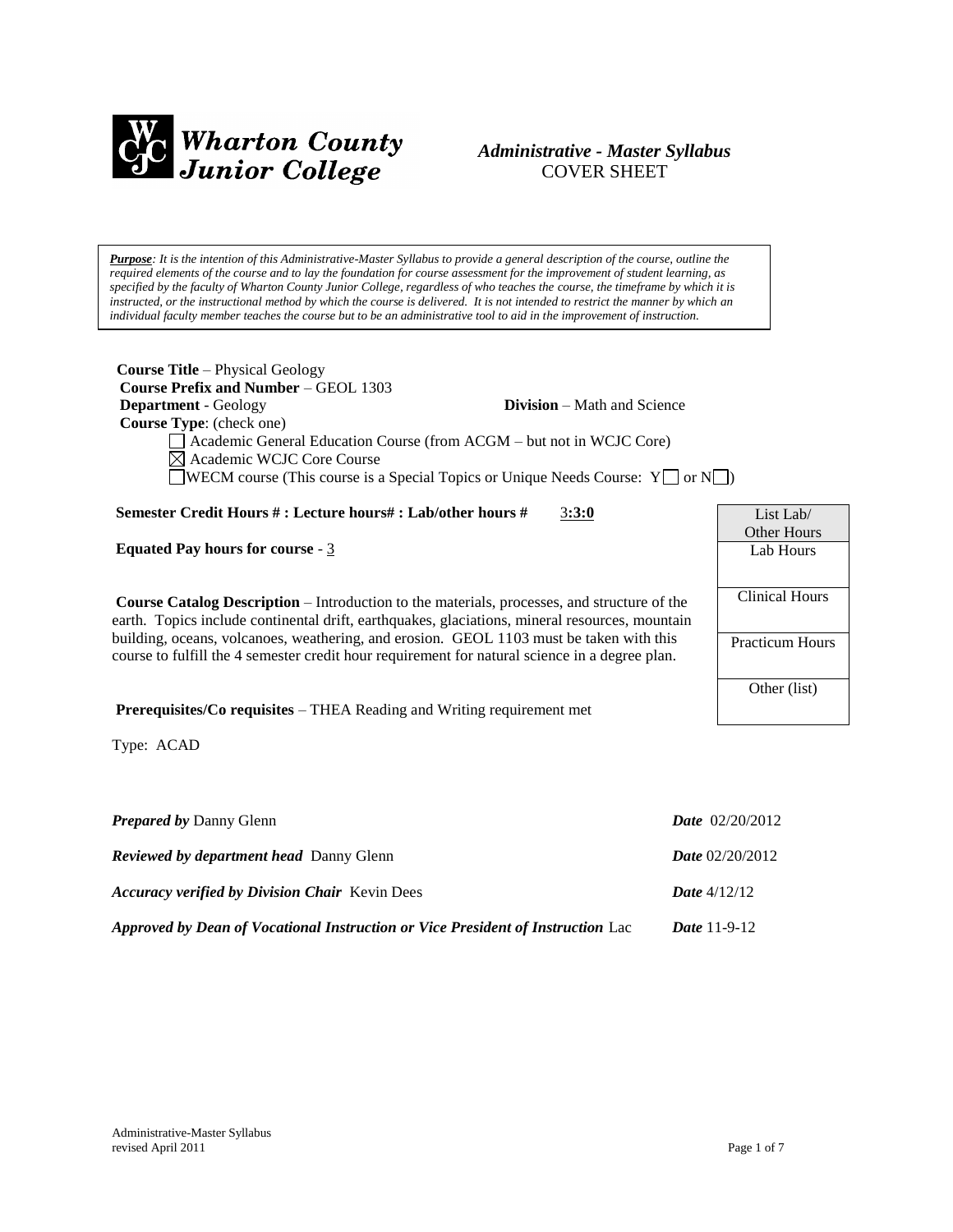

**I. Topical Outline** – Each offering of this course must include the following topics (be sure to include information regarding lab, practicum, clinical or other non-lecture instruction):

Course Objectives:

- A. General
- 1. The importance of physical geology and applications to everyday life.
- 2. The acquisition of theoretical concepts and their impact on the social environment of mankind.
- B. Specific
- 1. To provide an understanding of physical geology at an entry level for majors and non-majors.
- 2. To emphasize the physical and chemical phenomena that have formed the earth from its beginning

and

present.

Topical Outline (major areas of coverage): Lecture Topics:

| $\bullet$ | <b>Introductory Material</b>       | Chapter 1                     |
|-----------|------------------------------------|-------------------------------|
| ٠         | History of the Universe            | Chapter 1                     |
| ٠         | Minerals                           | Chapter 2                     |
| ٠         | Igneous Rocks and Plutons          | Chapter 3                     |
| ٠         | Volcanism                          | Chapter 4                     |
| ٠         | Weathering, Erosion, and Soil      | Chapter 5                     |
| ٠         | Sediment and Sedimentary Rocks     | Chapter 6                     |
| ٠         | Metamorphism and Metamorphic Rocks | Chapter 7                     |
| ٠         | Geologic Time                      | Chapter 8                     |
| ٠         | Earthquakes                        | Chapter 9                     |
| ٠         | Earth's Interior                   | Chapter 10                    |
| ٠         | The Seafloor                       | Chapter 11                    |
| ٠         | Plate Tectonics: A Unifying Theory | Chapter 12                    |
| ٠         | Diastrophism                       | Chapter 13                    |
| $\bullet$ | <b>Mass Wasting</b>                | Chapter 14                    |
| ٠         | <b>Running Water</b>               | Chapter 15                    |
| ٠         | Groundwater                        | Chapter 16                    |
| ٠         | Glaciers and Glaciation            | Chapter 17                    |
| ٠         | Deserts                            | Chapter 18                    |
| ٠         | Coastlines                         | Chapter 19                    |
| ٠         | <b>Economic Resources</b>          | <b>Current Published Data</b> |
|           |                                    |                               |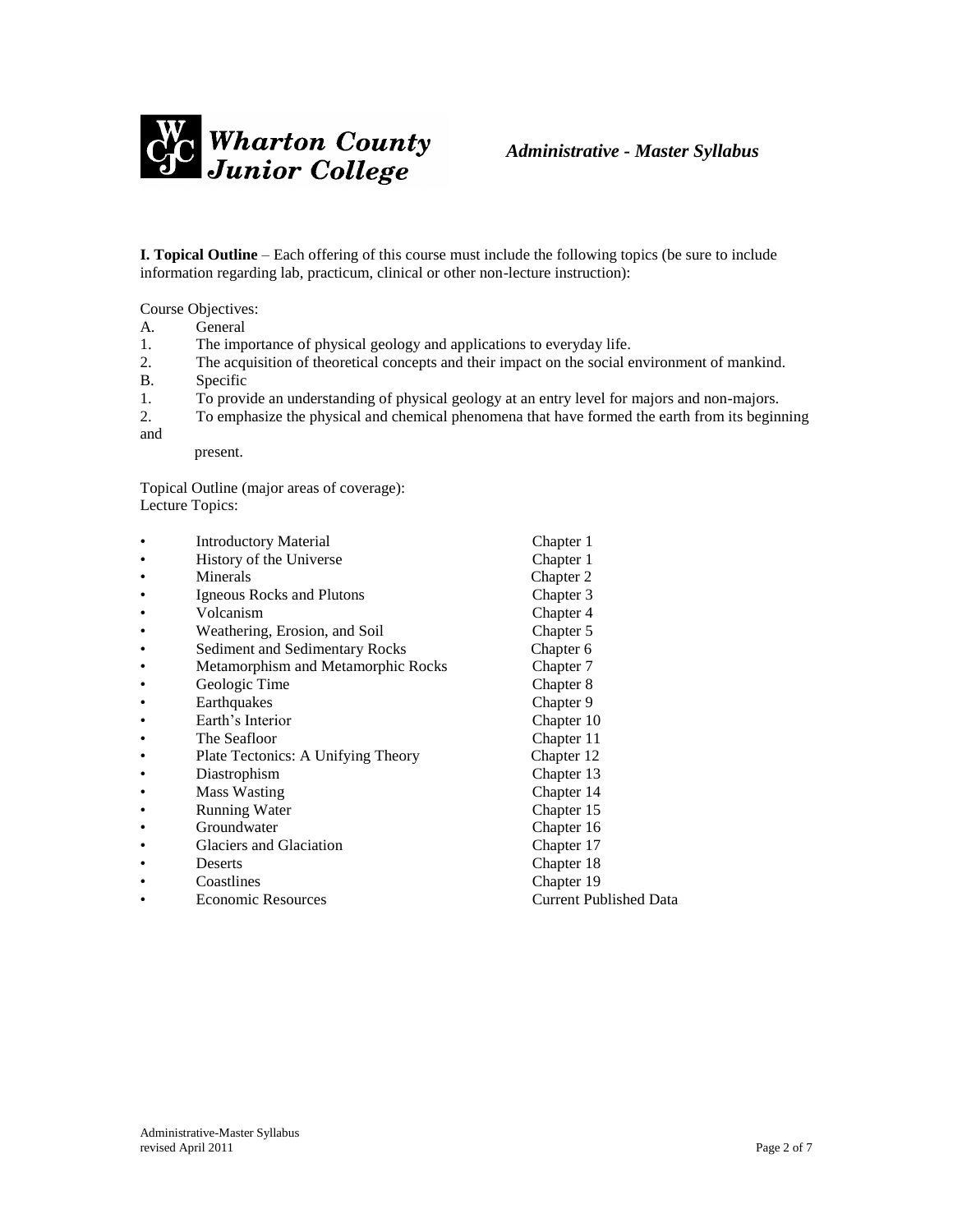### **II. Course Learning Outcomes**

| <b>Course Learning Outcome</b>                                                                                                                                                                                                                                                                                                                                                                                                                                                                                                      | <b>Method of Assessment</b>                                                                                                                                                                                                                                                                                                                                                                                                                                                           |
|-------------------------------------------------------------------------------------------------------------------------------------------------------------------------------------------------------------------------------------------------------------------------------------------------------------------------------------------------------------------------------------------------------------------------------------------------------------------------------------------------------------------------------------|---------------------------------------------------------------------------------------------------------------------------------------------------------------------------------------------------------------------------------------------------------------------------------------------------------------------------------------------------------------------------------------------------------------------------------------------------------------------------------------|
| Recognize the importance of physical geology and<br>relate applications to everyday life.<br>Assess the acquisition of theoretical concepts of<br>science and their impact on the social environment<br>of mankind.<br>Demonstrate an understanding of physical geology<br>at an entry level, which will serve as a foundation<br>for further studies in earth science if the student<br>chooses so.<br>Be able to interpret the relationships within<br>physical geology and connections between earth's<br>beginning and present. | 1. Exams and term paper are based on classical geology as well<br>as current geologic problems.<br>2. The student is tested over the Scientific Method of problem<br>solving and how it relates to everyday life problems.<br>3. The student's exams and term papers reflect basic<br>foundations of all branches of geology.<br>4. The student's exams and term paper assignments reflect<br>basic concepts including the connections between earth's<br>beginnings and the present. |

### **III. Required Text(s), Optional Text(s) and/or Materials to be Supplied by Student.**

Physical Geology: Exploring the Earth, Geology of Texas Edition, by Monroe, Wicander, Hazlett, and Ferring, 2007. ISBN: -13: 978-0-495-30072-4

#### **IV. Suggested Course Maximum** - 40

#### **V. List any specific spatial or physical requirements beyond a typical classroom required to teach the course**.

Appropriate classroom and designated laboratory room equipped with specimens of rocks, minerals, fossils, and geologic maps. A room that has a computer with internet access and TV/VCR/DVD capability should be available for all sections as well.

### **VI. Course Requirements/Grading System – Describe any course specific requirements such as research papers or reading assignments and the generalized grading format for the course**

#### A. Examinations

Major lecture exams may be in the form of essay questions, fill in the blank, multiple-choice, matching, or any combination of these formats. The number of major examinations, quizzes, and outside projects are to be as follows:

1. There will be 3 to 4 major lecture examinations spaced throughout the semester

2. Other grades during the semester may consist of a term paper.

Multiple quizzes, or other department approved projects may be assigned but the numerical grade(s) of these items averaged together will carry the weight of a lecture exam.

3. Items 1 and 2 above carry the weight of 75% of the students lecture average for the semester and constitute what is called the LECTURE AVERAGE.

4. The comprehensive final examination alone will constitute 25% of the student's grade for the semester.

5. Items 3 and 4 above constitute 100% of the student's OVERALL AVERAGE and grade for the semester.

B. The instructor will record numerical grades of the student's exam/quiz/project scores. The instructor will never record student's grades as only letter grades such as A+, B, C-, etc. The actual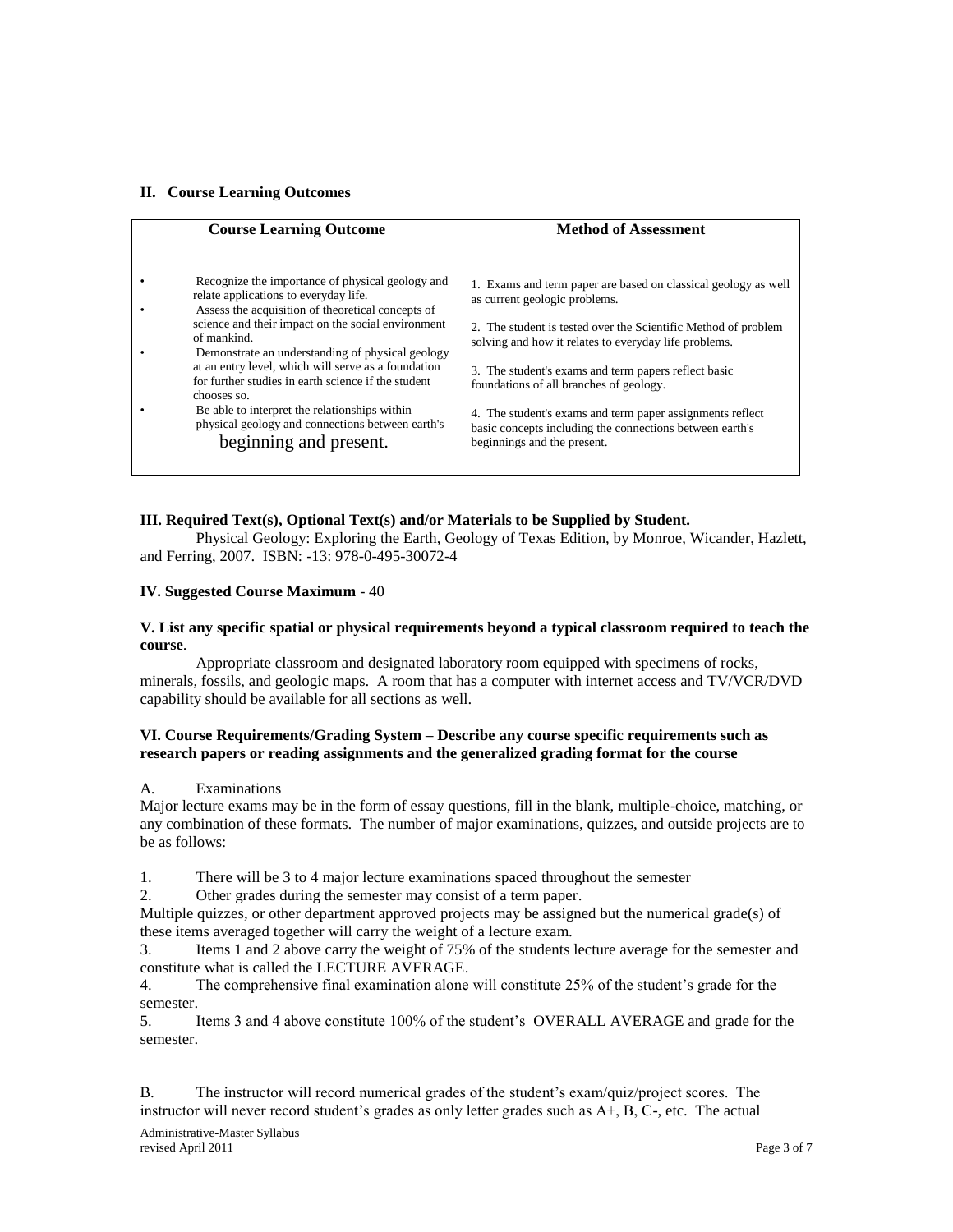numerical grade will be put on each item the student turns in to the instructor. After showing the grade(s) to the student(s), the only grade that the instructor will record in the numerical grade.

C. No instructor shall at any time allow a student access to another student's grade, visually or verbally.

D. There will be no deviance from the following grading scale for exams or semester grades.

Grade Scale  $90 - 100 = A$  $80 - 89 = B$ 70 - 79 =  $C$  $60 - 69 = D$ Below  $60 = F$ 

## **VII. Curriculum Checklist**

- **Academic General Education Course** (from ACGM – but not in WCJC Core) No additional documentation needed

## - **Academic WCJC Core Course**

Attach the Core Curriculum Checklist, including the following:

- Basic Intellectual Competencies
- Perspectives
- Exemplary Educational Objectives

## - **WECM Courses**

If needed, revise the Program SCANS Matrix & Competencies Check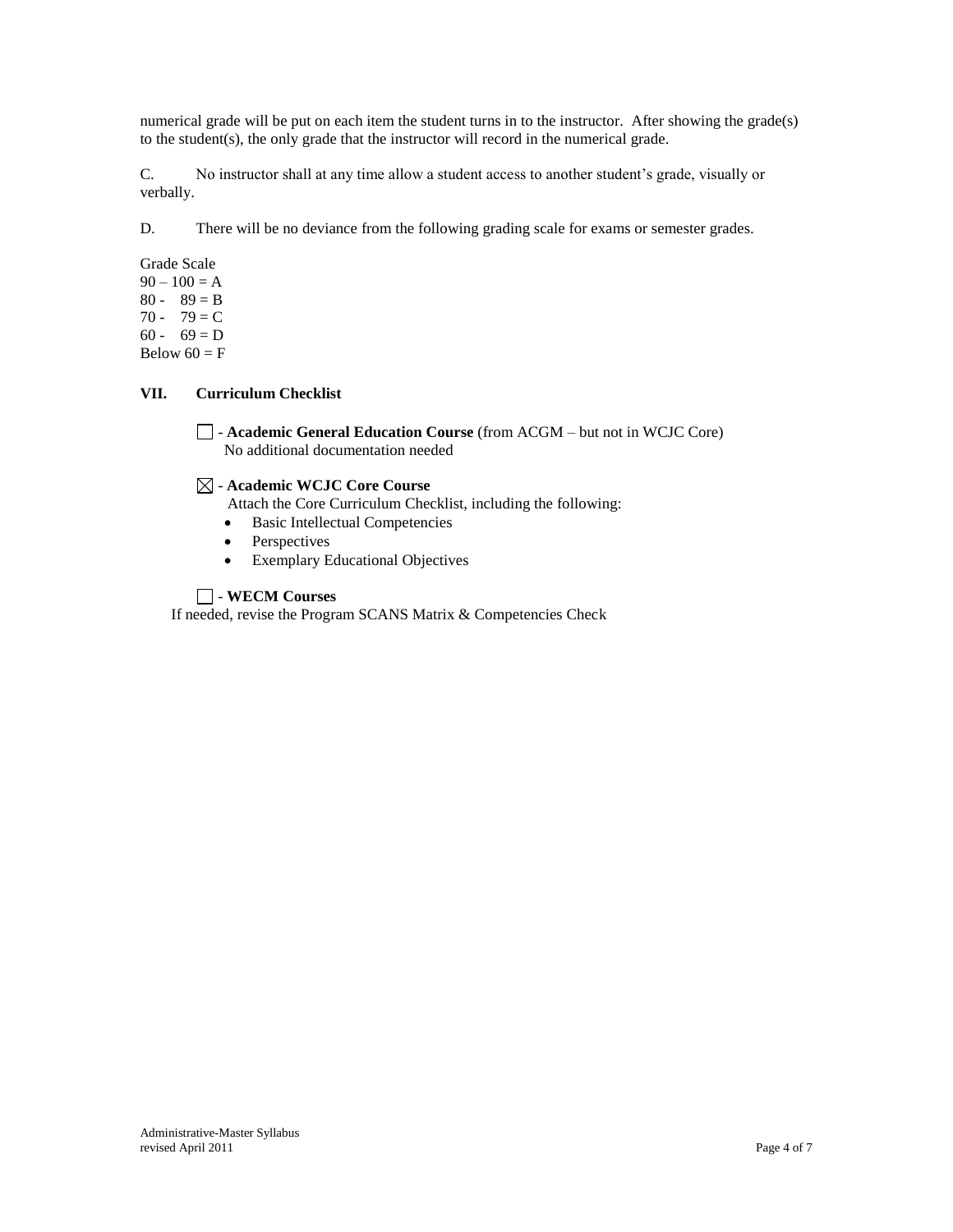

# **Page 1: Competencies**

| Course Prefix & Number: GEOL 1303                                                                                                                                                                                                          |                                                                                                                                 |  |
|--------------------------------------------------------------------------------------------------------------------------------------------------------------------------------------------------------------------------------------------|---------------------------------------------------------------------------------------------------------------------------------|--|
|                                                                                                                                                                                                                                            |                                                                                                                                 |  |
| Competency                                                                                                                                                                                                                                 | <b>Method of Assessment</b>                                                                                                     |  |
| READING: Reading at the college level means the ability to analyze and<br>interpret a variety of printed materials - books, articles, and documents.                                                                                       |                                                                                                                                 |  |
| WRITING: Competency in writing is the ability to produce clear, correct,<br>and coherent prose adapted to purpose, occasion, and audience.                                                                                                 | Students are required to write a term paper over a geologic topic<br>assigned to them. This paper counts as a major exam grade. |  |
| SPEAKING: Competence in speaking is the ability to communicate orally<br>in clear, coherent, and persuasive language appropriate to purpose,<br>occasion, and audience.                                                                    |                                                                                                                                 |  |
| LISTENING: Listening at the college level means the ability to analyze<br>and interpret various forms of spoken communication.                                                                                                             |                                                                                                                                 |  |
| CRITICAL THINKING: Critical thinking embraces methods for applying<br>both qualitative and quantitative skills analytically and creatively to subject<br>matter in order to evaluate arguments and to construct alternative<br>strategies. |                                                                                                                                 |  |
| COMPUTER LITERACY: Computer literacy at the college level means<br>the ability to use computer-based technology in communicating, solving<br>problems, and acquiring information.                                                          | Exams are centered around Blackboard notes available to the<br>student online.                                                  |  |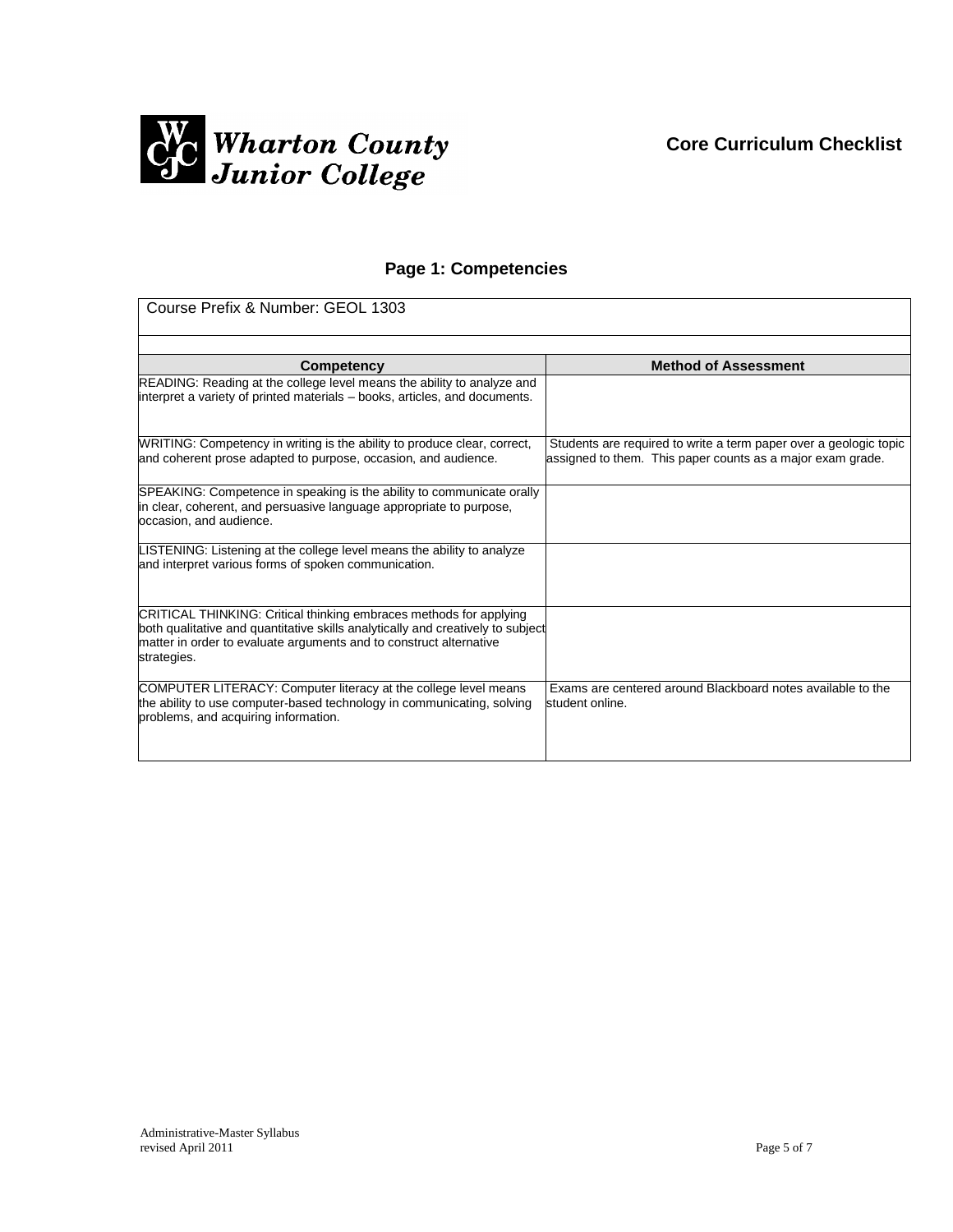# **Core Curriculum Checklist**



# **Page 2: Perspectives**

| Course Prefix & Number: GEOL 1303                                                                                                                                                                                                                                     |                                                                                                                                                                                              |
|-----------------------------------------------------------------------------------------------------------------------------------------------------------------------------------------------------------------------------------------------------------------------|----------------------------------------------------------------------------------------------------------------------------------------------------------------------------------------------|
|                                                                                                                                                                                                                                                                       |                                                                                                                                                                                              |
| <b>Perspective</b>                                                                                                                                                                                                                                                    | <b>Method of Assessment</b>                                                                                                                                                                  |
| 1. Establish broad and multiple perspectives of the individual in<br>relationship to the larger society and world in which he or she lives, and<br>help the student to understand the responsibilities of living in a culturally-<br>and ethically-diversified world; |                                                                                                                                                                                              |
| 2. Stimulate a capacity to discuss and reflect upon individual, political,<br>economic, and social aspects of life to understand ways to be a<br>responsible member of society;                                                                                       |                                                                                                                                                                                              |
| 3. Recognize the importance of maintaining health and wellness;                                                                                                                                                                                                       |                                                                                                                                                                                              |
| 4. Develop a capacity to use knowledge of how technology and science<br>affect lives:                                                                                                                                                                                 | Exam questions cover the use of technology for the acquisition of<br>knowledge using the "Scientific Method".                                                                                |
| 5. Develop personal values for ethical behavior;                                                                                                                                                                                                                      |                                                                                                                                                                                              |
| 6. Develop the ability to make aesthetic judgments;                                                                                                                                                                                                                   | Exams cover presentations geared toward economic resources<br>such as gemstones and precious metals with respect to their<br>value reflecting their natural beauty (esp. crystal formation). |
| 7. Use logical reasoning in problem solving;                                                                                                                                                                                                                          | Some exams deal with "puzzle-like" diagrams to solve<br>geochronology problems. Logical thought is taught and must be<br>used to solve the exam problems.                                    |
| 8. Integrate knowledge and understanding of the interrelationships of the All exams reflect the eclectic nature of geology, drawing upon<br>scholarly disciplines                                                                                                     | many scientific disciplines such as biology, astronomy, physics,<br>mathematics, etc.                                                                                                        |